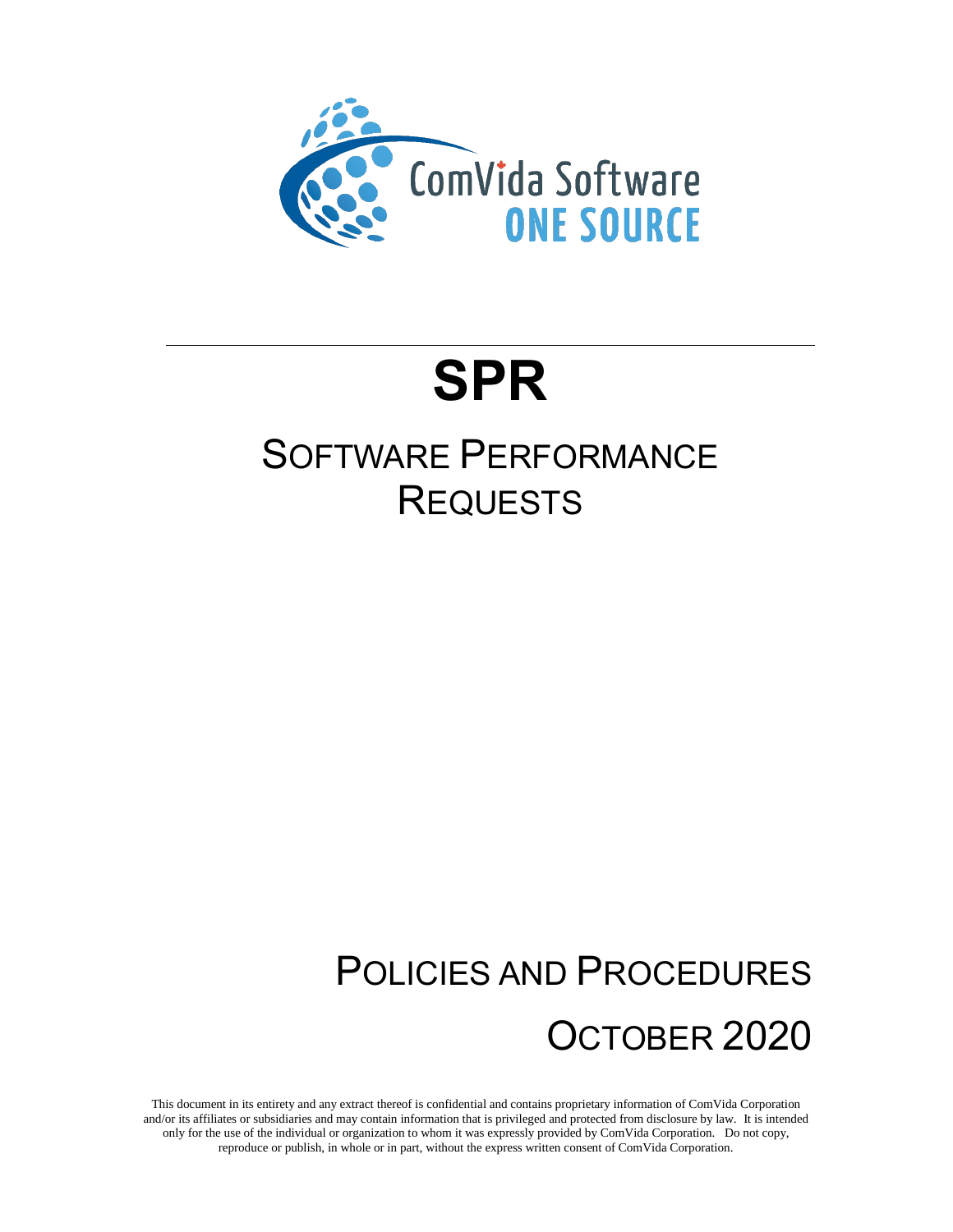#### *Table of Contents*

| 1           | <b>Introduction</b>            |  |
|-------------|--------------------------------|--|
| $2^{\circ}$ | <b>How to Complete an SPR</b>  |  |
| 3           | How does ComVida deal with SPR |  |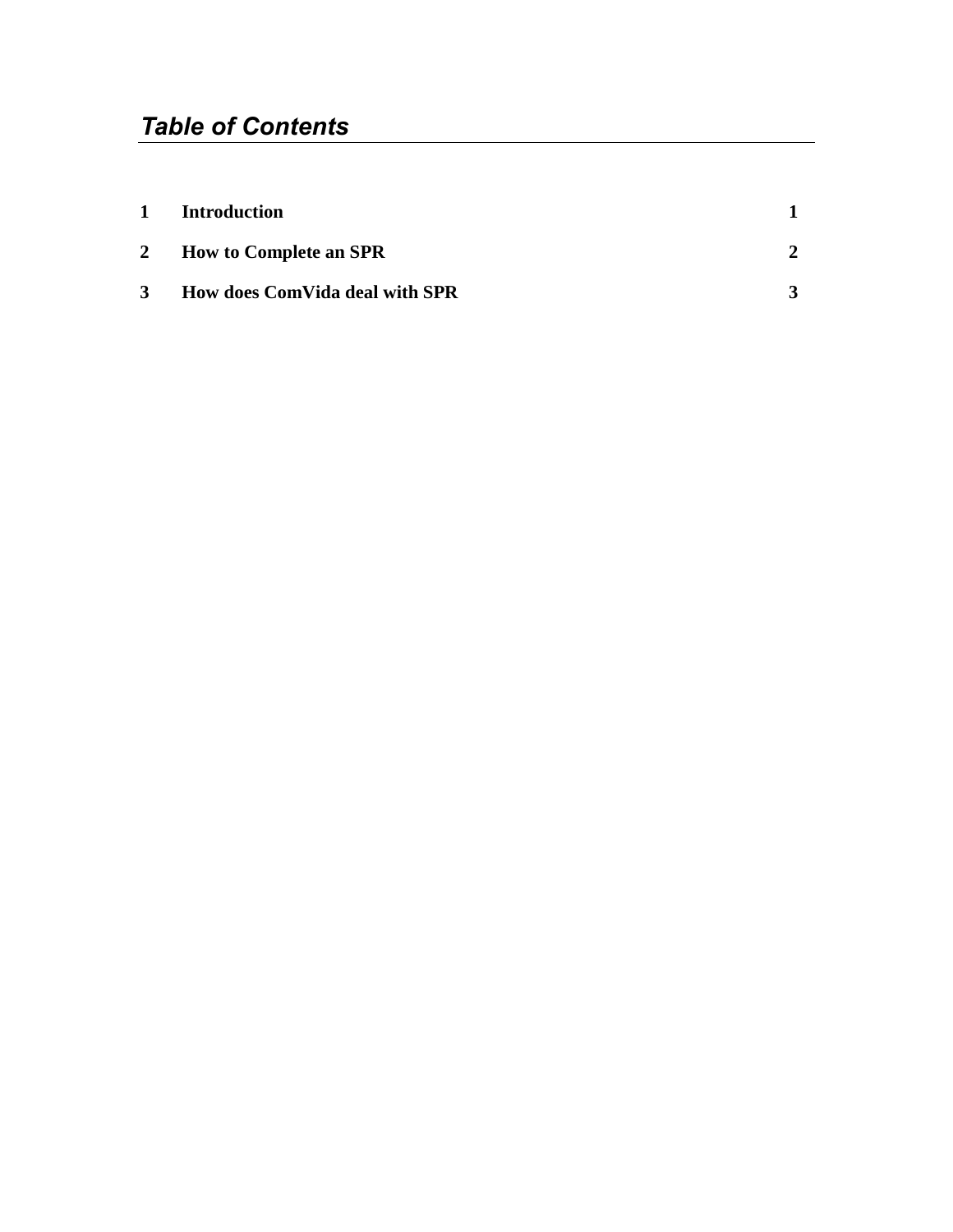#### <span id="page-2-0"></span>**1 Introduction**

ComVida's primary goal is to be responsive to our users, providing integrated, reliable, easyto-use applications that meet the needs of all sites.

The objective of the Software Performance Request is to create a mechanism for clients to identify non-critical concerns and enhancements to specific systems to the ComVida Development Team.

Every month, the ComVida development and client services teams meet to review newly submitted Software Performance Requests (SPR). The merits of each SPR are discussed and the SPR may then be placed on a list for inclusion in an up-coming release. At the start of each development project, all SPR for the application are again reviewed and a final list is presented in the Development Plan for that release. Client concerns and requested enhancements are considered each time a product upgrade plan is developed.

SPR are the sole property of ComVida Corporation. They are requests from a Client and are considered for inclusion in future releases of a product at the sole discretion of ComVida Corporation. The submission of an SPR is not and should not be construed as a commitment by ComVida to include the request in the next or any release of an application or product.

Not all requests are accepted.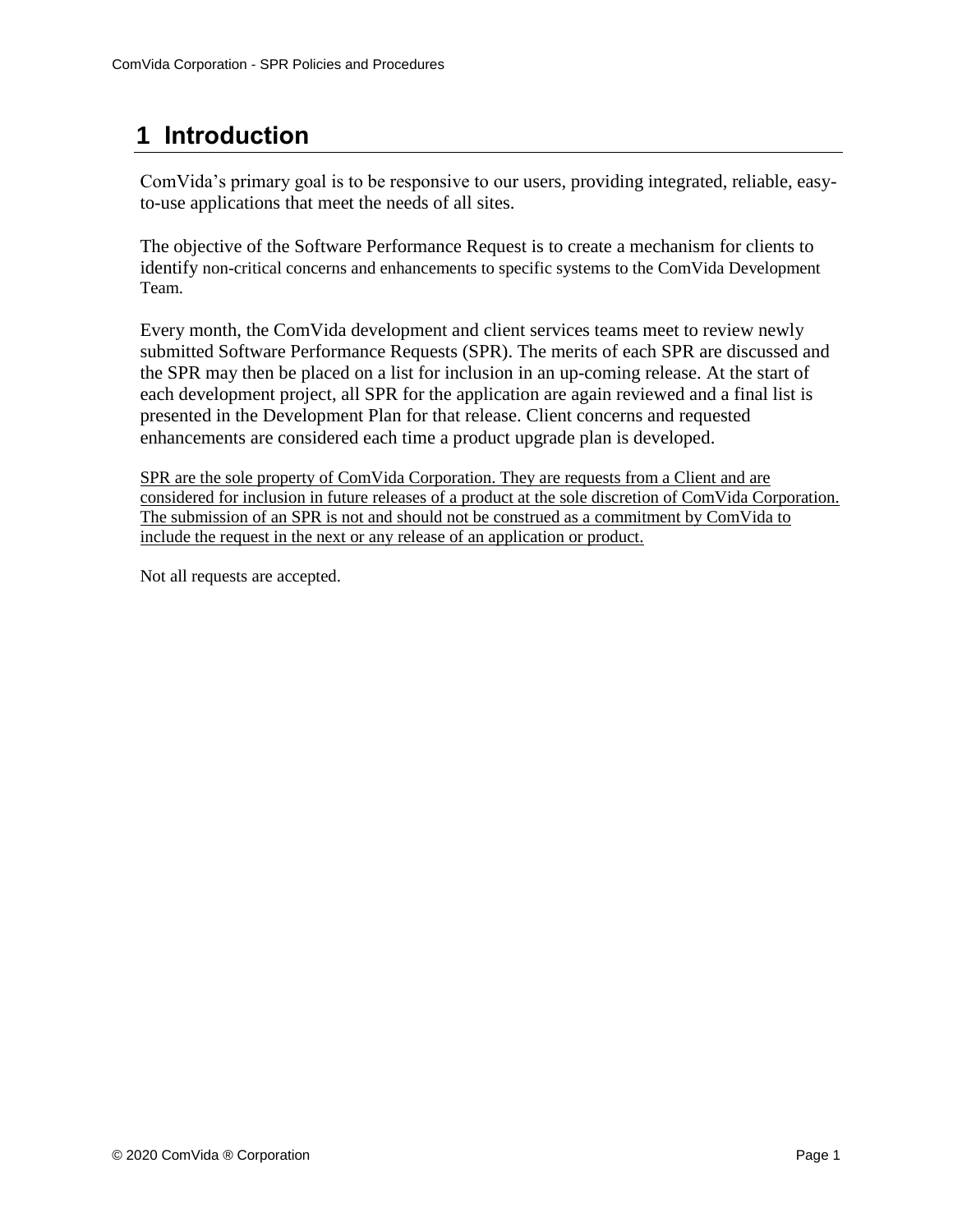#### <span id="page-3-0"></span>**2 How to Complete an SPR**

The Software Performance Request (see attachment) is intentionally designed to be simple to complete.

The first section deals with some demographic information on:

- who is submitting the SPR;
- the Application effected by the report; and
- the specific application screen effected (if appropriate).

The balance of the report is for the client to in as much detail as possible describe the enhancement requested or the concern being reported. Please attach screen printouts, reports or other material that you consider appropriate that may assist ComVida staff in understanding the issue.

Completed SPR can be:

| Mailed:  | ComVida Corporation<br>$\text{\#327} - 555$ Sixth Street<br>New Westminster, BC V3L 5H1 |
|----------|-----------------------------------------------------------------------------------------|
| Faxed:   | Attn: HELPDESK<br>604 540 4020                                                          |
| Emailed: | helpdesk@comvida.com                                                                    |